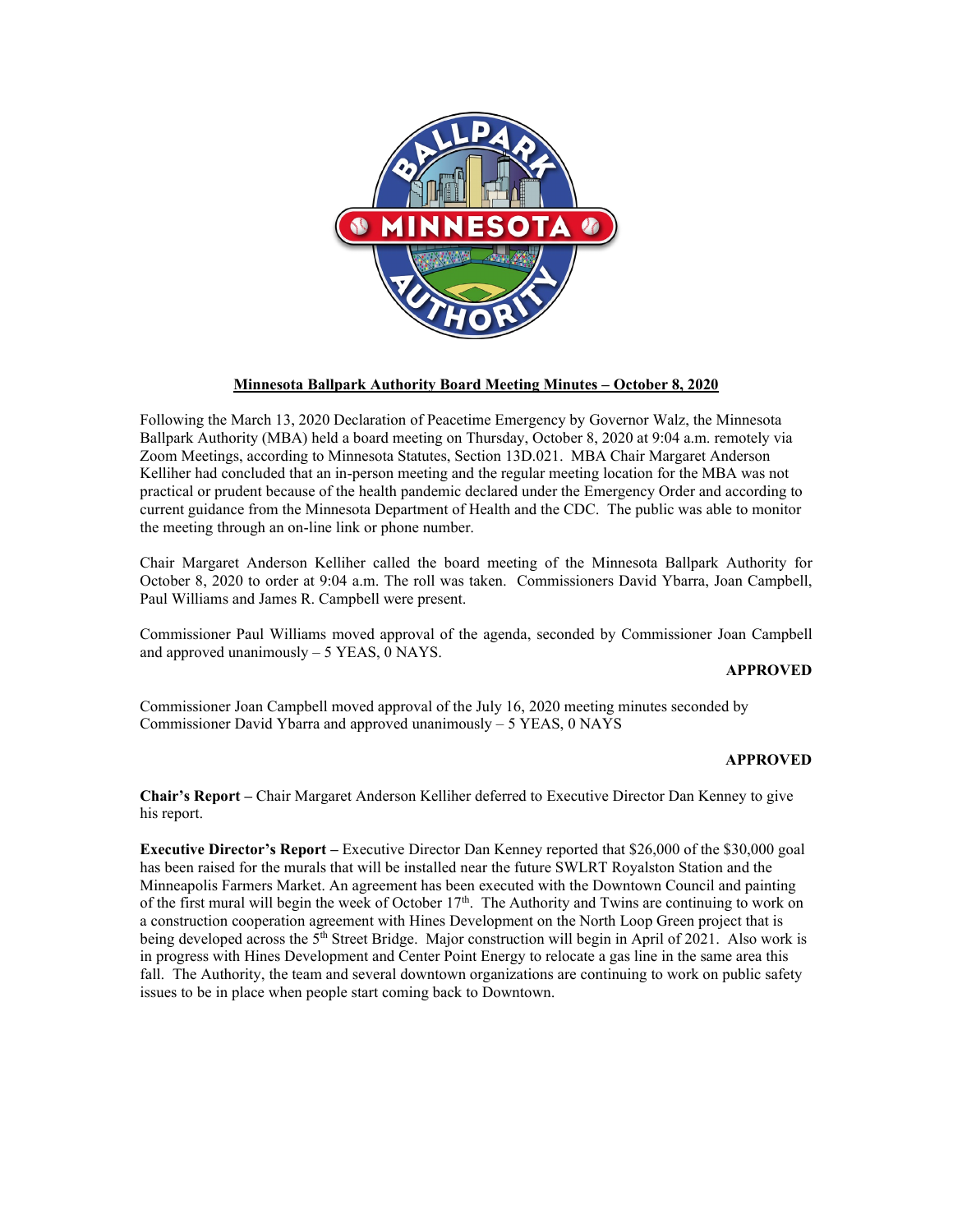## **ACTION ITEMS**

## **10-08-20 Proposed Resolution 20-MBA-165**

### **Purpose:**

To authorize the Executive Director to proceed with publication of the Minnesota Ballpark Authority 2019 Annual Financial Report, upon completion of the MBA Audit Exit meeting.

## **Background:**

The State Auditor's Office is completing their review of financial statements of the Minnesota Ballpark Authority for the period ended December 31, 2019. When the State Auditor's Opinion Letter is submitted, the MBA Audit Committee will participate in an Audit Exit Meeting. After the Exit meeting, the MBA Executive Director may proceed with publication of the Annual Financial Report with authorization from the MBA Board.

#### **Action Requested:**

**BE IT RESOLVED** that the Minnesota Ballpark Authority Board authorizes the Executive Director to proceed with publication of the Annual Financial Report upon completion of the MBA Audit Exit meeting.

## **APPROVED**

#### **10-08-20 Proposed Resolution 20-MBA-166**

#### **Purpose:**

To adopt a final 2021 MBA General Fund operating budget and Special Revenue Fund budget for the Minnesota Ballpark Authority.

## **Background:**

The MBA Board reviewed the proposed 2021 General Fund operating budget of \$673,000 at their July  $16<sup>th</sup>$ meeting. The Board then authorized the Executive Director to submit the proposed 2021 MBA budget to Hennepin County for approval, as called for in the Grant Agreement between the Minnesota Ballpark Authority and Hennepin County. The Hennepin County Board of Commissioners reviewed the proposed budget at their September 29, 2020 board meeting and are scheduled to adopt a final budget on December 15th, 2020.

No changes or amendments to the proposed General Fund budget are being submitted at this time. The MBA is requesting a grant from Hennepin County Sales Tax in the amount of \$673,000, as part of the General Fund operating budget for 2021. The General Fund budget for 2021 is shown in Schedule A, as attached.

Per the Lease Agreement between the Minnesota Ballpark Authority and Twins Ballpark, LLC, a capital reserve fund was established, upon completion of the ballpark, to account for future ballpark improvements. Annual contributions to the Twins Ballpark Capital Reserve Fund include rent from Twins Ballpark, LLC and a capital contribution from Hennepin County. Contributions from the County are provided annually in the amount of \$1,100,000, indexed for inflation. The annual requested capital contribution from Hennepin County for 2021 is \$1,308,693, and annual rent from the Twins, indexed for inflation, is calculated at \$1,013,832. A proposed Ballpark Capital Reserve Fund budget for 2021 of \$2,474,000 is hereby recommended and shown in Schedule B as attached.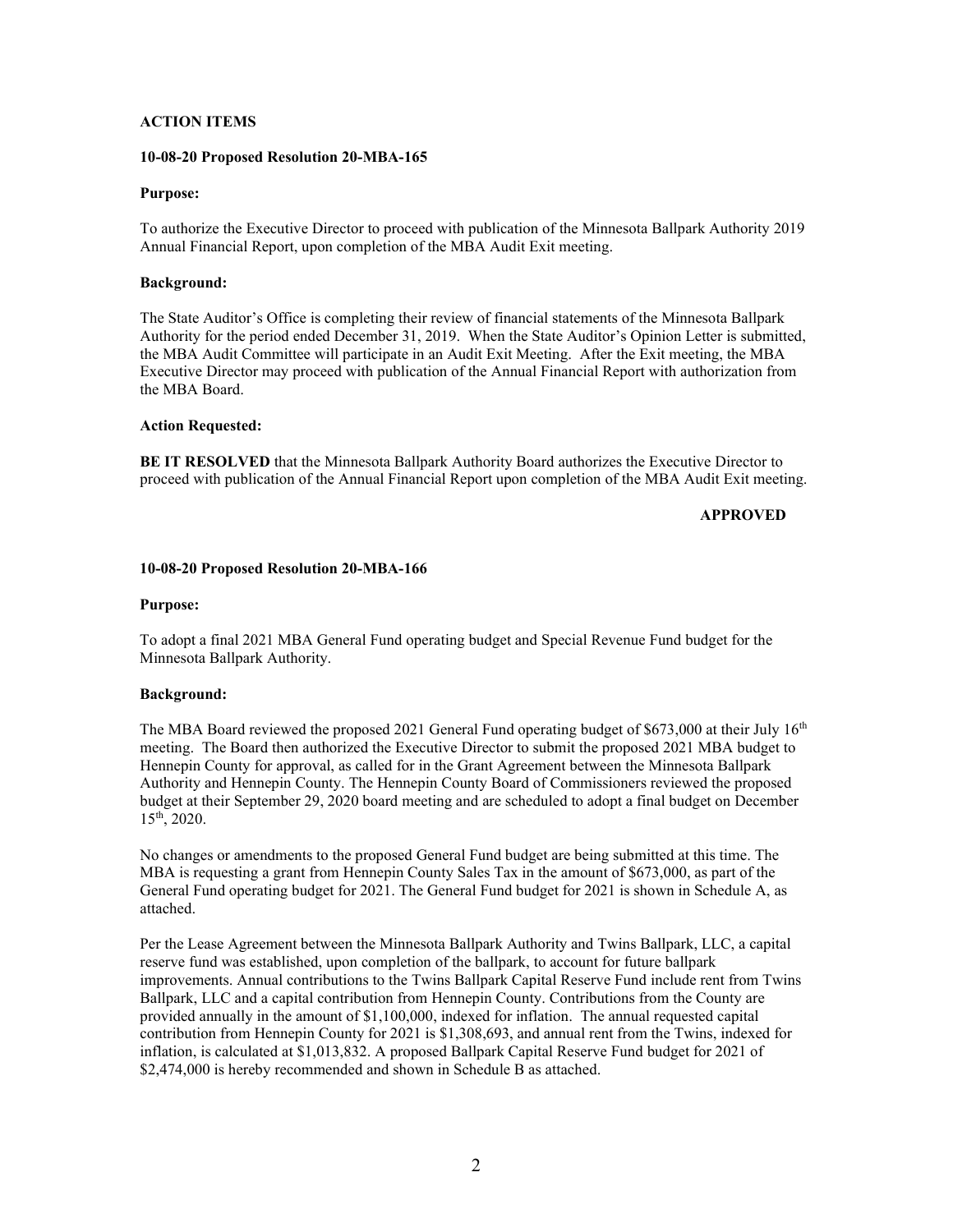## **Action Requested:**

**BE IT RESOLVED** that the Minnesota Ballpark Authority Board hereby adopts a final 2021 General Fund budget of \$673,000, as incorporated herein and attached as Schedule A, pending final approval by the Hennepin County Board on December 15, 2020; and

**BE IT FURTHER RESOLVED** that the Minnesota Ballpark Authority Board hereby adopts a 2021 Special Revenue Fund budget of \$2,474,000, for the Ballpark Capital Reserve Fund, as incorporated herein and attached as Schedule B.

**APPROVED**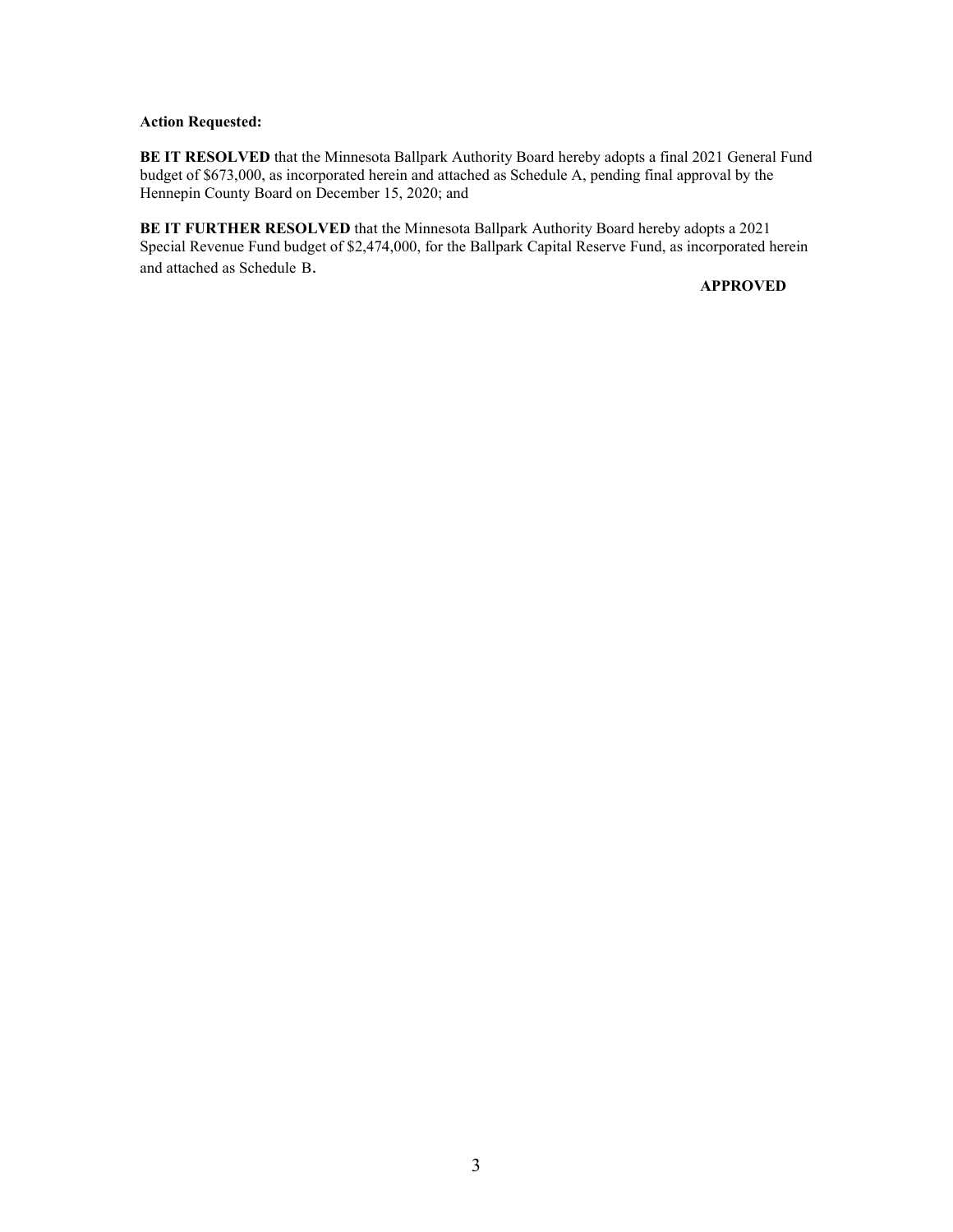# **SCHEDULE A 2021 OPERATING BUDGET GENERAL FUND**

The General Fund provides for day-to-day operations of the MBA.

## **Budget Summary - Fund 82:**

|                                           |               | 2019<br>Actual    | 2020<br><b>Budget</b> | 2021<br><b>Budget</b> |                   |  |
|-------------------------------------------|---------------|-------------------|-----------------------|-----------------------|-------------------|--|
| <b>Beginning Fund Balance</b>             | \$            | 1,068,782         | \$<br>1,111,956       | \$                    | 1,111,956         |  |
| Revenues:                                 |               |                   |                       |                       |                   |  |
| <b>County Grant</b><br><b>Local Grant</b> |               | 690,000<br>598    | 700,000               |                       | 673,000           |  |
| <b>Interest Revenue</b><br>Other          |               | 25,111<br>149     |                       |                       |                   |  |
| <b>Total Revenue</b>                      | $\sqrt[6]{3}$ | 715,858           | \$<br>700,000         | \$                    | 673,000           |  |
| Expenditures:                             |               |                   |                       |                       |                   |  |
| <b>Personal Services</b><br>Commodities   |               | 429,321<br>1,048  | 450,000<br>1,300      |                       | 465,400<br>1,300  |  |
| <b>Contracted Services</b><br>Other       |               | 187,959<br>54,356 | 193,300<br>55,400     |                       | 165,000<br>41,300 |  |
| <b>Total Expenses</b>                     | \$            | 672,684           | \$<br>700,000         | \$                    | 673,000           |  |
| <b>Ending Fund Balance</b>                | \$            | 1,111,956         | \$<br>1,111,956       | \$                    | 1,111,956         |  |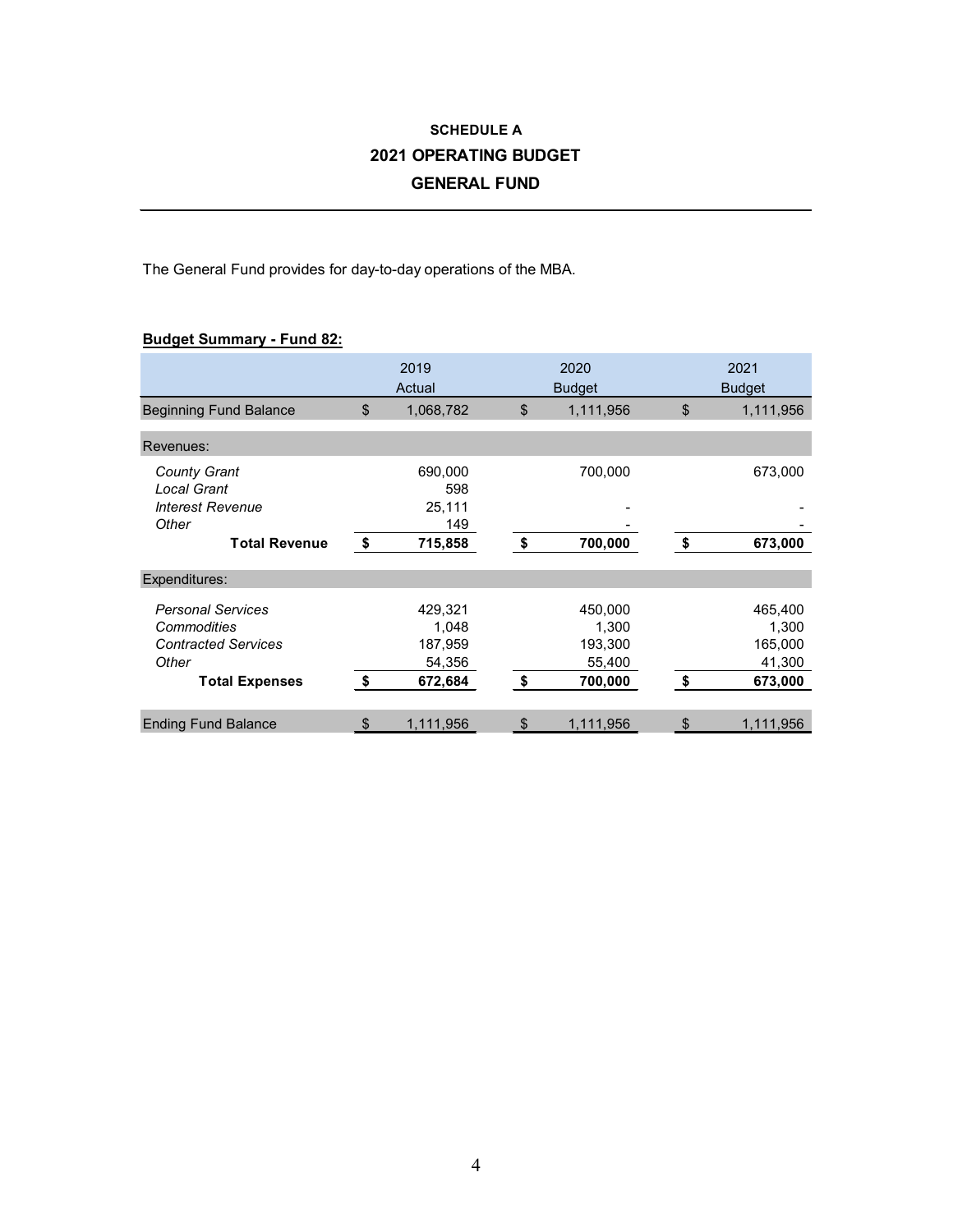## **SCHEDULE B 2021 BUDGET BALLPARK CAPITAL RESERVE FUND**

A Special Revenue Fund accounts for the proceeds of specific revenue sources that are restricted to expenditures for specified purposes. The Ballpark Capital Reserve Fund is a Special Revenue Fund established as required in the Ballpark Lease Agreement By and Between the Minnesota Ballpark Authority and Twins Ballpark, LLC. Revenue sources for this fund include rent from Twins Ballpark, LLC, capital contributions from Hennepin County and interest earned on investments. Expenditures from the fund are restricted to capital improvements of the ballpark. At this time, there are no specific capital projects projected to be financed from this fund for 2021.

### **Budget Summary - Fund 83:**

|                                                                                                          |      | 2019<br>Actual                               |    | 2020<br><b>Budget</b>                          |      | 2021<br><b>Budget</b>                          |
|----------------------------------------------------------------------------------------------------------|------|----------------------------------------------|----|------------------------------------------------|------|------------------------------------------------|
| <b>Beginning Fund Balance</b>                                                                            | \$   | 13,031,816                                   | \$ | 15,710,966                                     | \$   | 18,177,966                                     |
| Revenues:                                                                                                |      |                                              |    |                                                |      |                                                |
| <b>Annual Rent</b><br><b>Hennepin County Contribution</b><br>Investment earnings<br><b>Total Revenue</b> | \$   | 997,750<br>1,279,209<br>402,191<br>2,679,150 | \$ | 1,012,000<br>1,305,000<br>150,000<br>2,467,000 | ์ \$ | 1,014,000<br>1,310,000<br>150,000<br>2,474,000 |
| Expenditures:                                                                                            |      |                                              |    |                                                |      |                                                |
| Capital Outlay - Ballpark Improvements<br><b>Future Capital Projects</b><br><b>Total Expenses</b>        | - \$ |                                              | \$ | 2,467,000<br>2,467,000                         | \$   | 2,474,000<br>2,474,000                         |
| <b>Ending Fund Balance</b>                                                                               | \$   | 15,710,966                                   | S  | 18,177,966                                     |      | 20,651,966                                     |